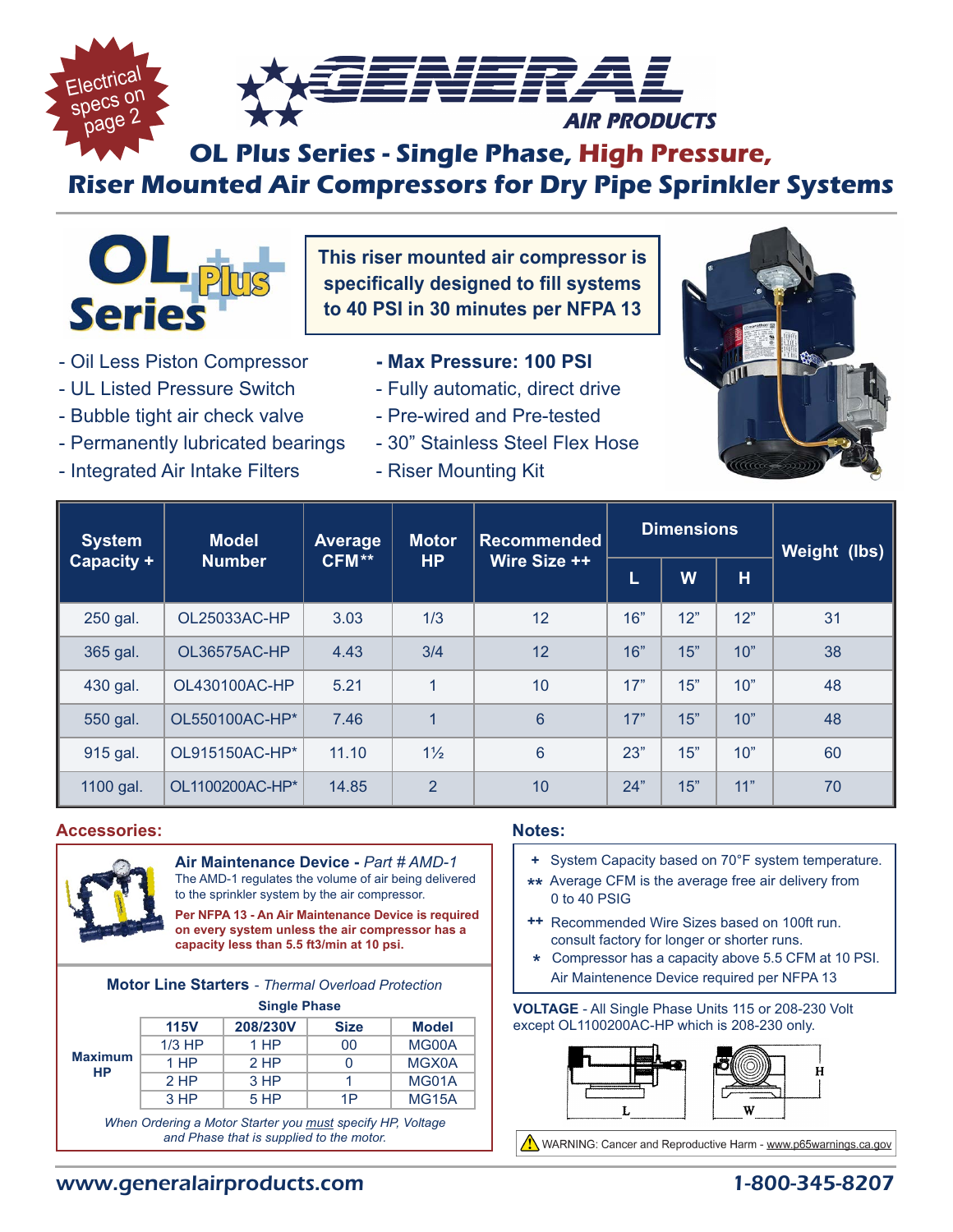

## **OL Plus Series - Single Phase, High Pressure, Riser Mounted Air Compressor Electrical Cut Sheet**



**This riser mounted air compressor is specifically designed to fill systems to 40 PSI in 30 minutes per NFPA 13**



| <b>Model</b><br><b>Number</b> | <b>Nominal</b><br><b>HP</b> | <b>Factory</b><br><b>Wired</b><br>Voltage | <b>Amperage (amps)</b> |                |                    | <b>Recommended Wire Size</b><br><b>Based on Run Length (gage)</b> |              |                |  |
|-------------------------------|-----------------------------|-------------------------------------------|------------------------|----------------|--------------------|-------------------------------------------------------------------|--------------|----------------|--|
|                               |                             |                                           | <b>Voltage</b>         | <b>FLA</b>     | <b>Start</b><br>Up | <b>25 FT</b>                                                      | <b>50 FT</b> | <b>100 FT</b>  |  |
|                               | 1/3                         | 115                                       | 115                    | 7.4            | 51.8               | 12                                                                | 12           | 12             |  |
| OL25033AC-HP                  |                             |                                           | 208                    | 3.5            | 24.5               | 12                                                                | 12           | 12             |  |
|                               |                             |                                           | 230                    | 3.7            | 25.9               | 12                                                                | 12           | 12             |  |
|                               | 3/4                         | 115                                       | 115                    | 10<br>4.9<br>5 | 70                 | 12                                                                | 10           | 8              |  |
| OL36575AC-HP                  |                             |                                           | 208                    |                | 34.3<br>35         | 12<br>12                                                          | 12<br>12     | 12             |  |
|                               |                             |                                           | 230                    |                |                    |                                                                   |              | 12             |  |
|                               |                             | 115                                       | 115                    | 11.6<br>5      | 81.2               | 12                                                                | 10           | 6              |  |
| OL430100AC-HP                 | 1                           |                                           | 208                    |                | 35                 | 12                                                                | 12           | 12             |  |
|                               |                             |                                           | 230                    | 5.8            | 40.6               | 12                                                                | 12           | 12             |  |
|                               |                             |                                           | 115                    | 18             | 126                | 12                                                                | 8            | $6\phantom{a}$ |  |
| OL550100AC-HP                 | 1                           | 115                                       | 208                    | 7.7<br>9       | 53.9               | 12                                                                | 12           | 12             |  |
|                               |                             |                                           | 230                    |                | 63                 | 12                                                                | 12           | 12             |  |
|                               |                             | 115                                       | 115                    | 16.6           | 116.2              | 12                                                                | 8            | $6\phantom{1}$ |  |
| OL915150AC-HP                 | $1\frac{1}{2}$              |                                           | 208                    | 8.2            | 57.4               | 12                                                                | 12           | 12             |  |
|                               |                             |                                           | 230                    | 8.3            | 58.1               | 12                                                                | 12           | 12             |  |
| OL1100200AC-HP                | $\overline{2}$              | 208-230                                   | 208                    | 11.6           | 81.2               | 12                                                                | 12           | 10             |  |
|                               |                             |                                           | 230                    | 11             | 77                 | 12                                                                | 12           | 10             |  |

#### **Note:**

Wire sizes are based on maintaining 90% of the nominal voltage at starting amps. Starting amps are assumed to be 6 times the SFA.

#### **Warning:**

Failure to consult with a licensed electrical professional can result in serious personal injury or death. Disconnect all power before servicing. Undersized wire between the motor and the power source will limit the starting and load carrying abilities of the motor causing motor overheating and permanent damage to the motor. Wire sizes listed are recommendations only. Consult the National Electric Code (NEC) and any applicable local electrical safety codes. The NEC and GAP recommends a maximum voltage drop of 3%. Install motors and related equipment in accordance with the National Electrical Code (NEC) local electrical safety codes and practices. **It is always the electrician's responsibility to determine and install a wire size that ensures motors can start and run well.**